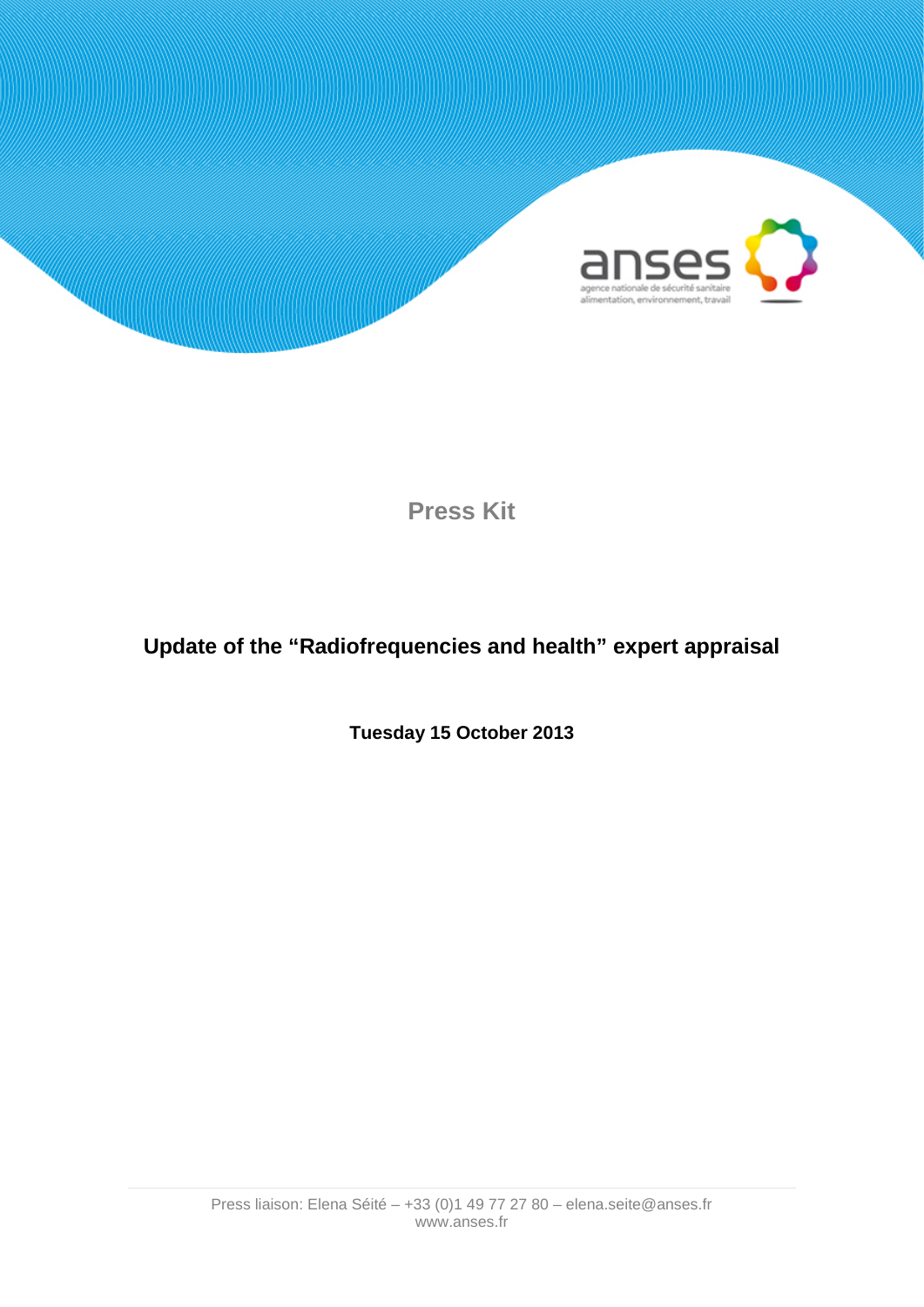# **Contents:**

| <b>Press Release</b>                                                    | 2  |
|-------------------------------------------------------------------------|----|
| Context and objectives of the work carried out by ANSES                 | 4  |
| <b>How did ANSES proceed?</b>                                           | 6  |
| What are the principal sources of exposure to radiofrequency<br>fields? |    |
| <b>Exposure measurement data (terminals, the indoor and outdoor</b>     |    |
| environment)                                                            | 11 |
| <b>ANSES's recommendations</b>                                          | 13 |
| Electromagnetic fields: a comprehensive expert appraisal system at      |    |
| <b>ANSES</b>                                                            | 18 |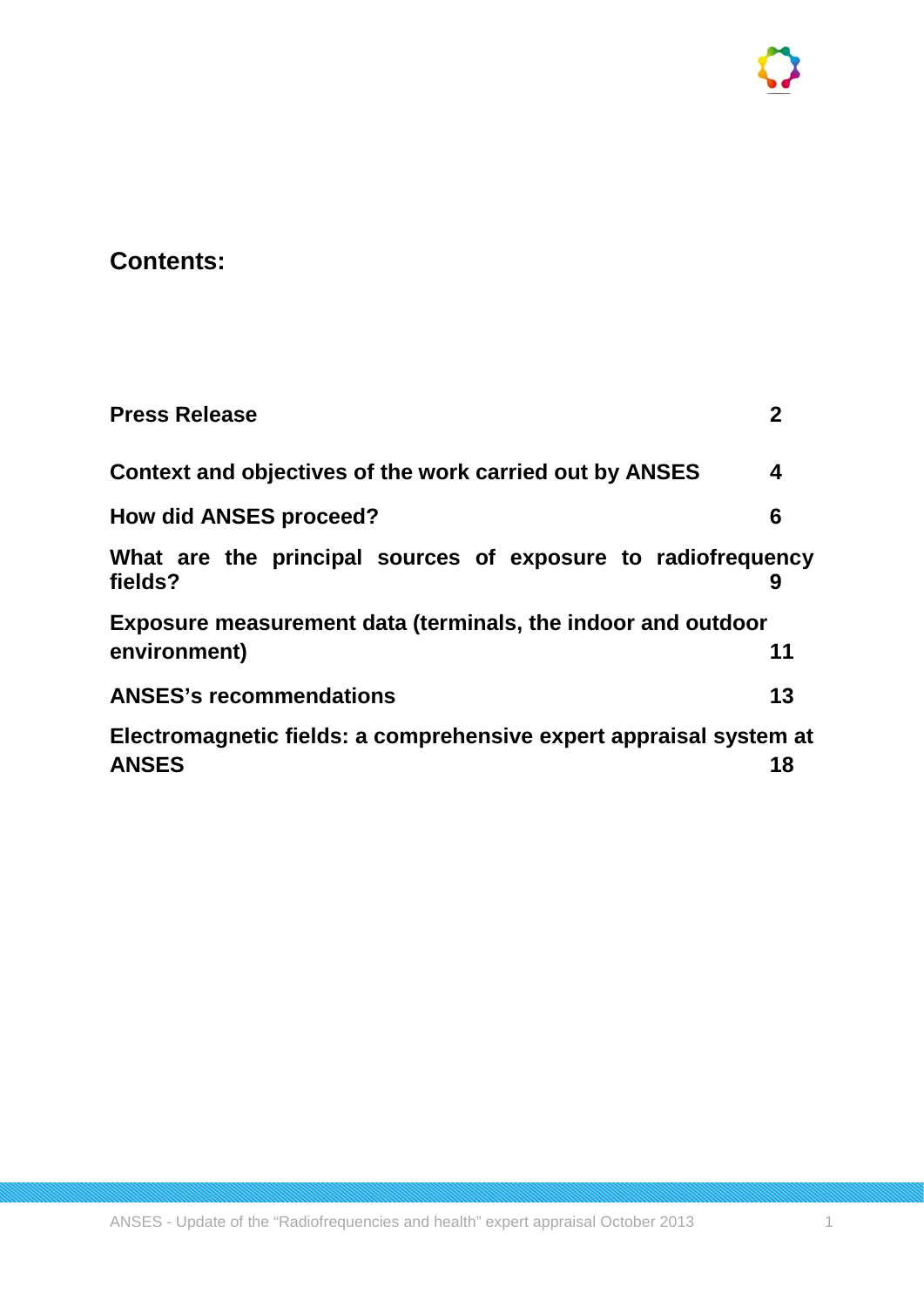

## **Press Release**

## *Faced with the rapid development of wireless technologies, ANSES issues recommendations for limiting exposure to radiofrequencies, especially for the most vulnerable populations*

**ANSES today publishes the results of its assessment of the risks related to exposure to radiofrequencies based on a review of the international scientific literature, thereby updating the report on the state of knowledge published in 2009. This update has not brought to light any proven health effect and does not result in any proposed new maximum exposure limits for the population. However, limited levels of evidence do point to different biological effects in humans or animals. In addition, some publications suggest a possible increased risk of brain tumour, over the long term, for heavy users of mobile phones. Given this information, and against a background of rapid development of technologies and practices, ANSES recommends limiting the population's exposure to radiofrequencies – in particular from mobile phones – especially for children and intensive users, and controlling the overall exposure that results from relay antennas. It will also be further developing its work on electro-sensitive individuals, specifically by examining all the available French and international data on this topic that merits closer attention.**

Radiofrequencies have been the subject of considerable health, environmental and societal concerns in France for several years. On the one hand, the development of new wireless communication technologies has been accompanied by a permanent change in the radio signals used and the nature of the communication terminals. On the other hand, the increase in the number of users and types of use is leading to rapid changes and a potential increase in exposure to radiofrequencies.

In this context, in 2011 ANSES set up a specific scheme that sought to answer the many questions concerning health and safety: the creation of a permanent expert group on "Radiofrequencies and Health" and the establishment of a dialogue committee involving the main stakeholders. In this framework, ANSES issued an internal request in order to update its 2009 situation report.

Today, after two years of work, ANSES is publishing the results of its assessment of the risks related to exposure to radiofrequencies. It drew on the widest possible review of the international studies published since 2009. The issue of hypersensitivity to electromagnetic waves will in turn be addressed in a specific expert appraisal due to begin at the end of this year.

All the potential health effects of radiofrequencies, carcinogenic or not, were studied and their levels of evidence classified on the basis of an assessment method inspired by that of the WHO's International Agency for Research on Cancer (IARC).

The findings of the risk assessment have not brought to light any proven health effects. Certain publications nonetheless mention a possible increase in the risk of cerebral tumours, in the long term, for heavy mobile phone users. The findings of this expert appraisal are therefore consistent with the classification of radiofrequencies proposed by the World Health Organization's International Agency for Research on Cancer (IARC) as "possibly carcinogenic" for heavy users of mobile phones. In addition, the expert appraisal nevertheless shows, with limited levels of evidence, different biological effects in humans or animals, some of which had already been reported in 2009: these can affect sleep, male fertility or cognitive performance.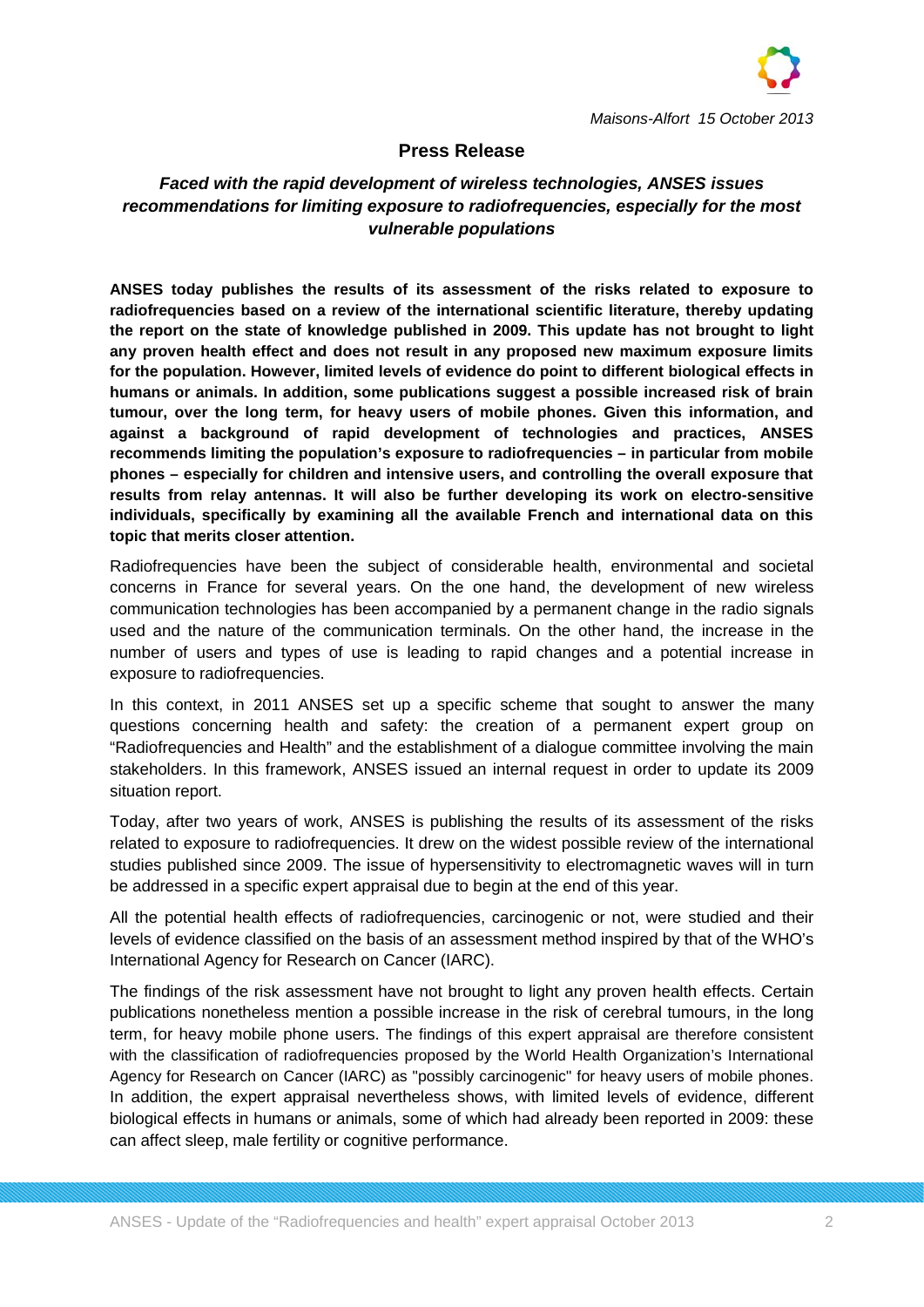

Biological effects corresponding to generally reversible changes in the inner functioning of the body can thus be observed, as is also found in the case of exposure to different *stimuli* of everyday life. However, the Agency's experts were unable to establish any causal link between the biological effects described in cell models, animals or humans, and any possible resulting health effects.

Given this evidence, proposing new exposure limits for the general population on health grounds does not seem justified. However, the Agency notes that the risk assessment for various potential effects cannot yet be conducted due to the lack of available data in humans or animals, and that the potential impact of the communication protocols used (2G, 3G, 4G) seems to be poorly documented.

The Agency also highlights the massive growth in applications of radiofrequencies in indoor or outdoor environments, leading to an increase in population exposure.

Moreover, although recent work conducted at national level shows low overall exposure in relation to the exposure limits currently used for the geographical areas that were investigated, it nevertheless demonstrates the existence of areas where exposure is significantly higher and could be reduced by technical means.

In this context, although mobile phones are the main source of exposure for users, environmental exposure in the general population, and its variations over time, needs to be better documented.

**Therefore, to limit exposure to radiofrequencies, especially in the most vulnerable population groups, the Agency recommends:**

- for intensive adult mobile phone users (in talk mode): use of hands-free kits and more generally, for all users, favouring the purchase of phones with the lowest  $SAR<sup>1</sup>$  $SAR<sup>1</sup>$  $SAR<sup>1</sup>$  values;
- reducing the exposure of children by encouraging only moderate use of mobile phones;
- continuing to improve characterisation of population exposure in outdoor and indoor environments through the use of measurement campaigns:
- that the development of new mobile phone network infrastructures be subject to prior studies concerning the characterisation of exposures, and an in-depth study be conducted of the consequences of possibly multiplying the number of relay antennas in order to reduce levels of environmental exposure;
- documenting the conditions pertaining at those existing installations causing the highest exposure of the public and investigating in what measure these exposures can be reduced by technical means.
- that all common devices emitting electromagnetic fields intended for use near the body (DECT telephones, tablet computers, baby monitors, etc.) display the maximum level of exposure generated (SAR, for example), as is already the case for mobile phones.

Finally, in order to resolve the various uncertainties it identified when conducting this work, and in addition to the research projects already undertaken under the National Plan for Research on Environmental and Occupational Health, the Agency is also making a series of research recommendations.

**Press liaison:** Elena Séité – +33 (0)1 49 77 27 80 - [elena.seite@anses.fr.](mailto:elena.seite@anses.fr) - **[www.anses.fr](http://www.anses.fr/)** All ANSES's [press releases and kits.](http://www.anses.fr/en/content/press-room) Find us on Twitter too: @Anses\_fr

<span id="page-3-0"></span><sup>&</sup>lt;sup>1</sup> Specific Absorption Rate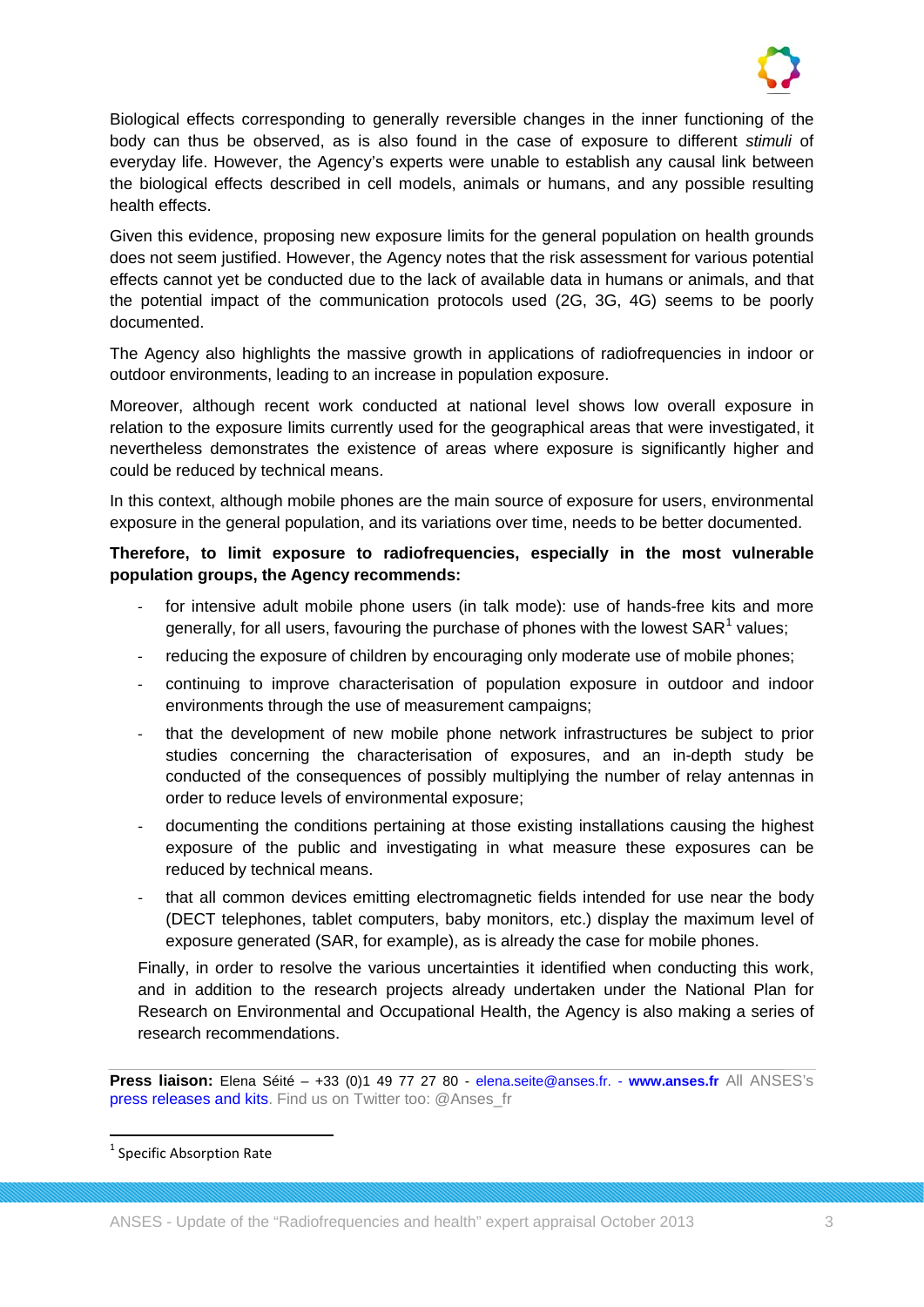# **1. Context and objectives of the work carried out by ANSES**

Wireless technology using radiofrequencies is a fast-growing sector with many novel applications constantly being developed, and this is reflected by the new uses for mobile telephony. These new technologies are likely to increase exposure of the general population via new fixed transmitters, and exposure of users via new mobile devices or new types of user behaviour. There are two facets to these technological changes. On the one hand, the public welcomes these new products, but on the other, people are apprehensive about the electromagnetic waves needed to make these devices function. These issues cause even greater concern when exposure is involuntary, as in the case of relay antennas. As a result, radiofrequencies have aroused health and environmental concern for several years, both in France and abroad.

At the request of the authorities, the Agency<sup>([2\)](#page-4-0)</sup> published opinions and collective expert reports in 2003, 2005 and 2009. In its most recent opinion concerning radiofrequencies, dated 14 October 2009, the Agency highlighted the need to implement continuous surveillance of any new scientific work produced in this constantly changing field.

It is in this context that ANSES issued an internal request on this topic on 14 June 2011, and set up a comprehensive expert appraisal system to pursue its scientific monitoring of these technologies and assessment of the possible risks, involving the creation of:

- a permanent working group on "Radiofrequencies and Health" tasked with regularly updating the collective expertise appraisal on the health effects potentially related to exposure to radiofrequencies; answering questions raised by the development of new technologies using radiofrequencies and responding to requests for the Agency to carry out collective expert appraisals on this subject; making annual recommendations for avenues of research; and informing stakeholders of the new results of research and thus contributing to the public debate on the topic of radiofrequencies.
- A "Radiofrequencies and Health" Dialogue Committee, a forum for discussion with the stakeholders, established in 2011, and whose mission is to inform the Agency on the expectations of society with regard to risk assessment and research.
- a call for research projects specifically on the theme of "Radiofrequencies and Health" within the National Plan for Research on Environmental and Occupational Health (PNR-EST), coordinated by the Agency.

Other scientific articles on the effects of radiofrequencies or research into likely mechanisms of action have continued to be published since 2009, despite the cessation of major national research programmes, especially at European level. France is an exception in this context, however, having maintained a system for financing research on the health effects of

<span id="page-4-0"></span><sup>&</sup>lt;sup>2</sup> AFSSET (the French Agency for Environmental and Occupational Health Safety) and AFSSA (the French Food Safety Agency) merged on 1 July 2010 to form the French Agency for Food, Environmental and Occupational Health & Safety (ANSES).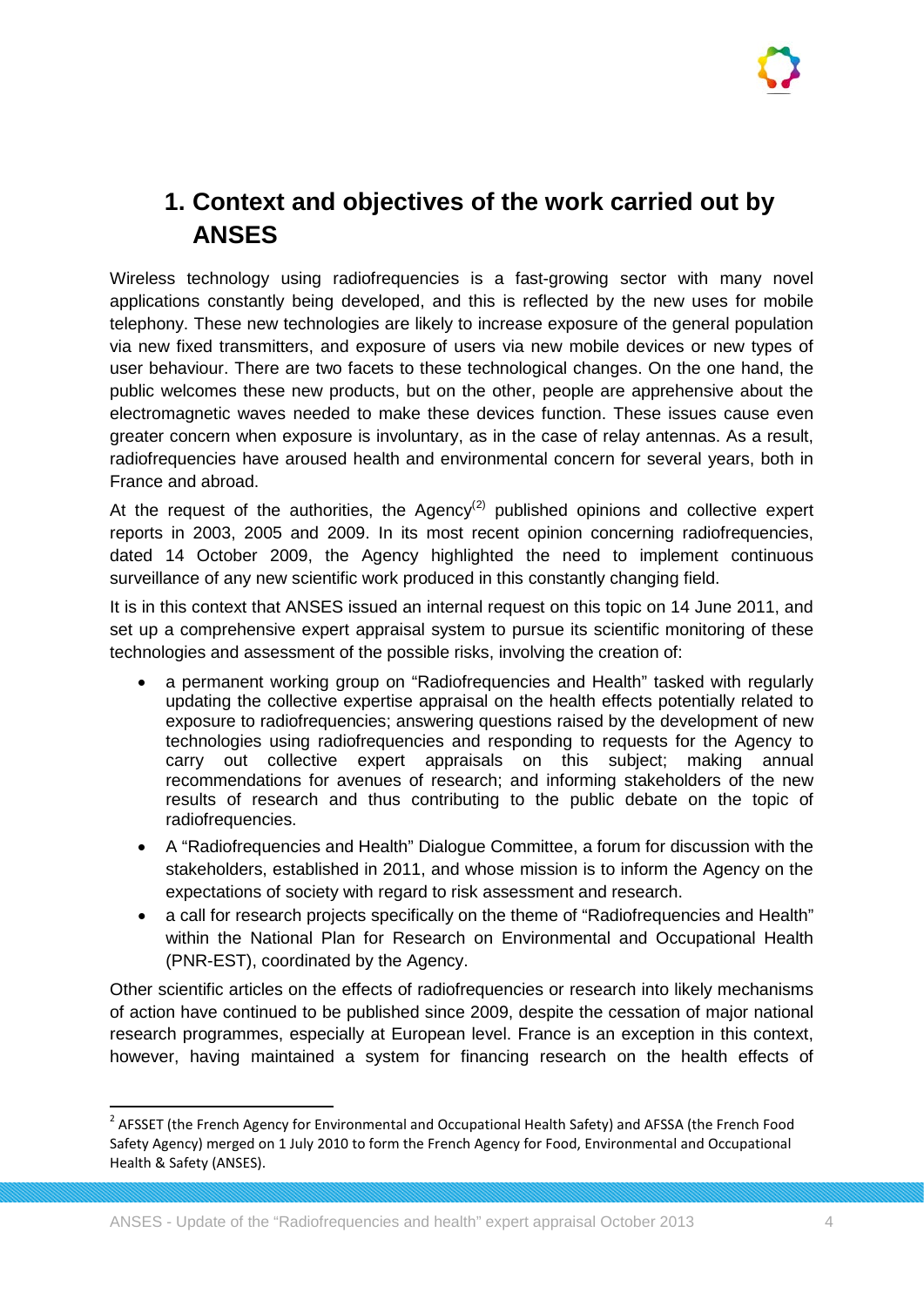

radiofrequencies, as recommended by the Agency's Opinion of 2009 and formalised in the Finance Act of 2011.

Two major events occurred in 2010 and 2011, with the publication of the combined results of the Interphone epidemiological study on the link between exposure to radiofrequencies and the onset of cerebral tumours (Interphone Study Group, 2010) and the classification of radiofrequencies as "possibly carcinogenic to humans" (2B) by the International Agency for Research on Cancer (IARC), on 31 May 2011.

Lastly, the experiments carried out in France by the COMOP Operational Committee and subsequently by the COPIC Steering Committee<sup>([3\)](#page-5-0)</sup>, set up to study the feasibility of lowering exposure to electromagnetic waves emitted by relay antennas while maintaining coverage and service quality, have recently produced data enabling the characterisation of population exposure (Report of 31 July 2013, published after completion of the ANSES Working Group's expert appraisal).

For the expert appraisal published today, and as for the previous report (AFSSET, 2009), the ANSES Working Group decided to focus on the health effects potentially related to the wavelengths used by the new or developing technologies, i.e. those between 8.3 kHz and 6 GHz (TV, radio, telecommunications, etc.). Particular attention was paid to seeking out evidence with which to identify their impact on the exposure of the general public. However, as most of the articles published concern exposure to the GSM or UMTS signals characteristic of mobile telephony, the report deals principally with mobile telephony.

Finally, the Working Group sought to study the potential health effects of radiofrequencies as thoroughly as possible: both non-carcinogenic effects (on the brain, foetal development and sleep, for example) and carcinogenic effects.

There are many issues concerning the risks related to radiofrequencies which justify the work currently in progress, concerning the exposure of children and other population groups, such as workers, and also the phenomenon of hypersensitivity to electromagnetic waves.

Considering the number of recent publications and the expected publication of results from studies currently underway, and the need to grant particular attention to the issue of hypersensitivity to electromagnetic waves which has been widely discussed, ANSES decided that the subject would be dealt with in a special report from the expert Working Group on Radiofrequencies and health, on which work will start before the end of this year.

 $\overline{a}$ 

<span id="page-5-0"></span><sup>&</sup>lt;sup>3</sup> The COPIC was formed from the operational committee (COMOP) on models and experiments concerning exposure and attempting to reach a concerted approach to issues raised by mobile telephony. It was set up in 2009 as a result of the undertakings made at the "*Grenelle des Ondes*" consultation, following the roundtable discussions on ''Radiofrequencies, health and the environment" held between 23 April and 25 May.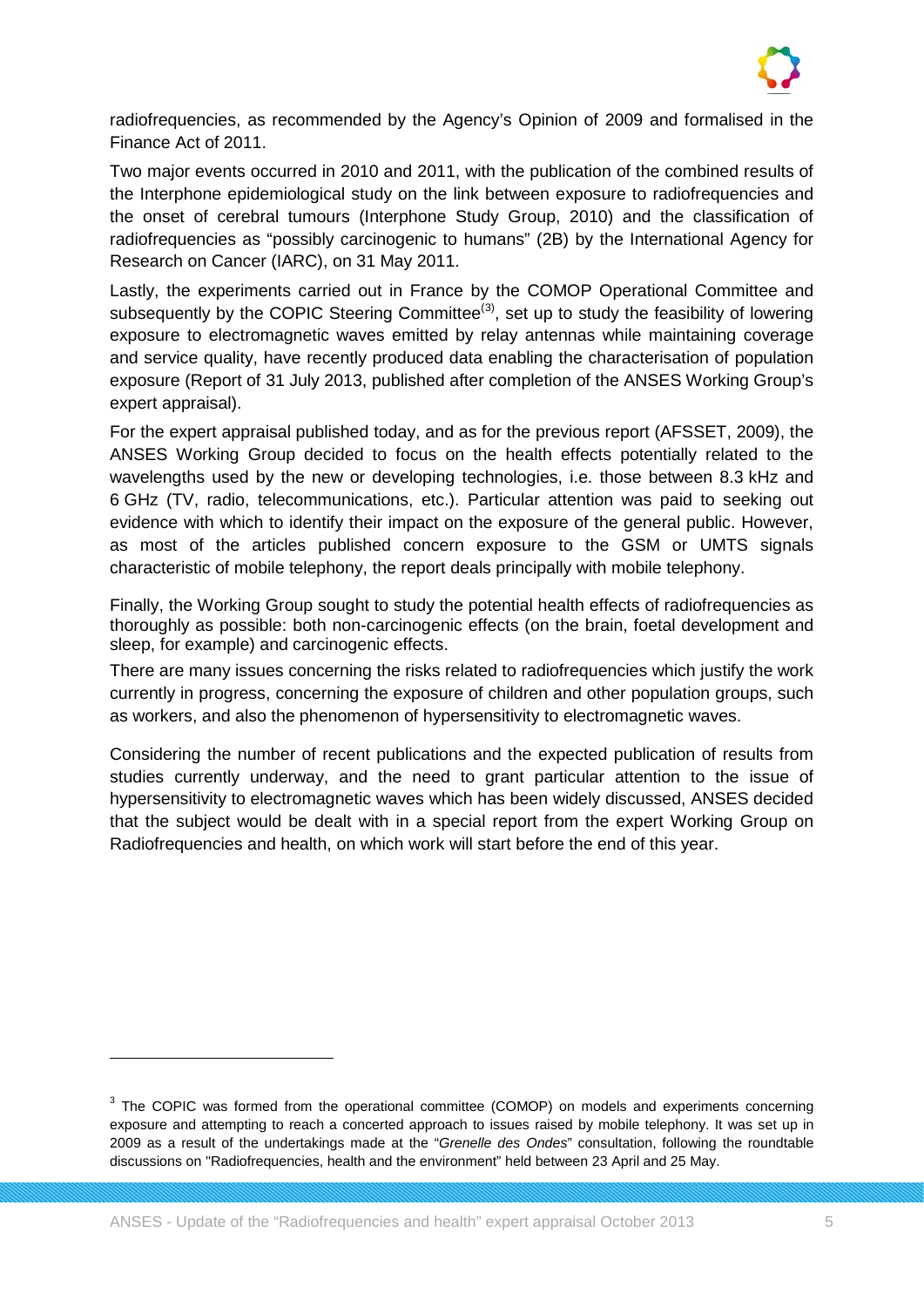

# **2. How did ANSES proceed?**

In order to update its scientific knowledge of the risks related to the effects of radiofrequencies on health, ANSES followed the usual procedures for such cases: characterisation of the hazards, determination of exposures and finally assessment of the risk. However, in each of these phases, the Agency applied innovative processes enabling it to make extremely detailed risk assessments and to calculate the level of evidence for each potential radiofrequency-related health effect studied.

The expert assessment fell within the competence of the Expert Committee (CES) on Assessment of the risks related to physical agents, new technologies and development areas and was undertaken by a dedicated working group, the WG on Radiofrequencies and health.

This WG was set up following a public call for applications from experts issued on 1 December 2010. The experts were recruited on the strength of their expertise in the fields of metrology and dosimetry of electromagnetic fields, epidemiology, medicine, biology and the human and social sciences. Sixteen independent experts were appointed for a period of three years.

The working group was created on 30 June 2011. It met for a total of 13 plenary sessions with 23 meetings by its subgroups. During these meetings, nine hearings were held to obtain contributions from stakeholders and other scientists. In addition to these hearings, the Working Group also requested written contributions from the French Telecommunications Federation on more specific issues. The "Radiofrequencies and health" Dialogue Committee<sup>([4](#page-6-0))</sup> set up by the Agency was kept regularly informed of the progress of the expert appraisal.

## *Review of the scientific literature*

The expert appraisal was updated over the period from 1 April 2009 (the end of the review period for the bibliography taken into account for the previous report) to 31 December 2012 (end date for the bibliographic review).

Scientific publications (original articles, reports, grey literature, etc.) were identified with the help of several search engines (PubMed, Scopus, etc.), as well as the bibliography lists from other reports and those supplied by certain members of the "Radiofrequencies and health" Dialogue Committee.

The experts of the WG shared their complementary skills to produce a collective analysis of the selected studies on the effects of radiofrequencies on human health (epidemiological and clinical studies), including both biological models (*in vivo* and *in vitro* studies), and the effects observed in society.

In each case, it was the quality of each study, i.e. the relevance and thoroughness of the study protocol and the analysis of the results by the authors (especially as regards

<span id="page-6-0"></span><sup>&</sup>lt;sup>4</sup> ANSES's "Radiofrequencies and health" Dialogue Committee is a forum for discussion, reflection and information on scientific issues related to the potential health effects of radiofrequencies and associated risk assessments. It was set up in June 2011 in the light of the experience acquired by the "Health and Radiofrequencies" Foundation. It includes representatives of associations, labour unions, mobile phone operators and broadcasters, institutions, local authorities and elected officials, with a view to achieving a balance between interest groups.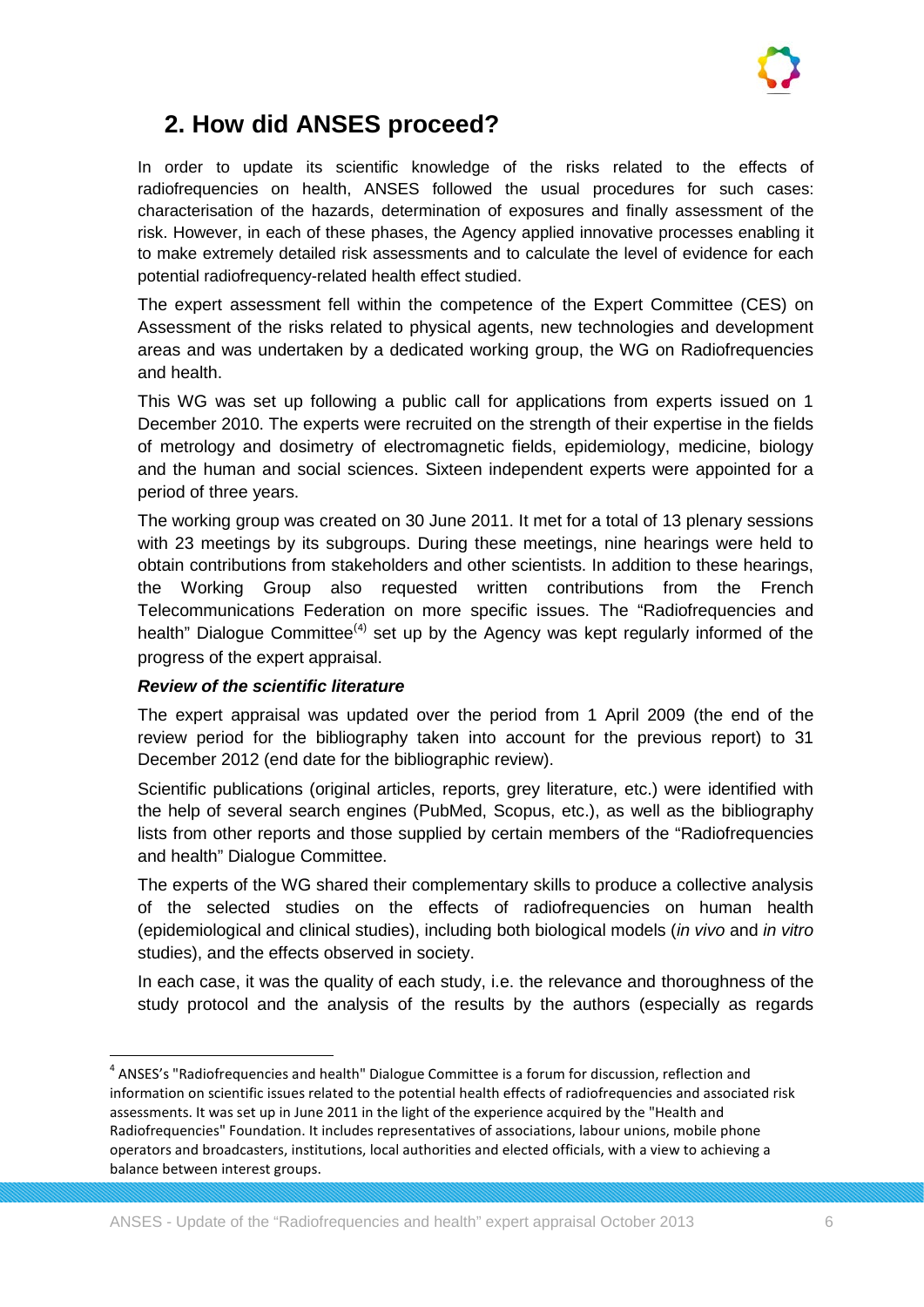

statistical analysis), that determined the degree to which it would be taken into account when assessing the level of evidence of the effect studied, and not the result itself.

## *Assessing the level of evidence*

For the present expert assessment, the experts focused on the construction of an appropriate method for assessing the level of evidence for each potential health effect of the radiofrequencies studied.

This was achieved by taking into account both work published since April 2009 and the conclusions of the previous report (AFSSET, 2009), so that the assessment process became an integral part of the accumulation of knowledge.

The degree to which the data concerning humans and laboratory animals provided an indication of the effect studied was assessed by means of terminology heavily influenced by that used to study an agent's carcinogenicity in IARC Monographs.

Data indicating the presence of the effect studied for laboratory animals were classified as being: "sufficient", "limited" or "inadequate", or alternatively "indicates a lack of effect".

Data relative to the effect studied taken from epidemiological and clinical studies in humans were classified by the degree of indication of the existence of an effect in one of the following categories: "sufficient", "limited" or "inadequate", or alternatively "supports a lack of effect".

In total, all the evidence for assessment drawn from the findings of studies on animals and from epidemiological and clinical studies, as well as other relevant information, were examined from every aspect, in order to arrive at an overall assessment for humans of the impact of the relevant radiofrequencies on the effect studied. Each effect studied was placed in one of the following categories (based on the carcinogenicity classification for agents used in the Monographs of the IARC):

- Proven effect on humans
- Probable effect on humans
- Possible effect on humans
- Effect for which the level of evidence is inadequate to conclude that there is a real effect on humans
- Probably no effect on humans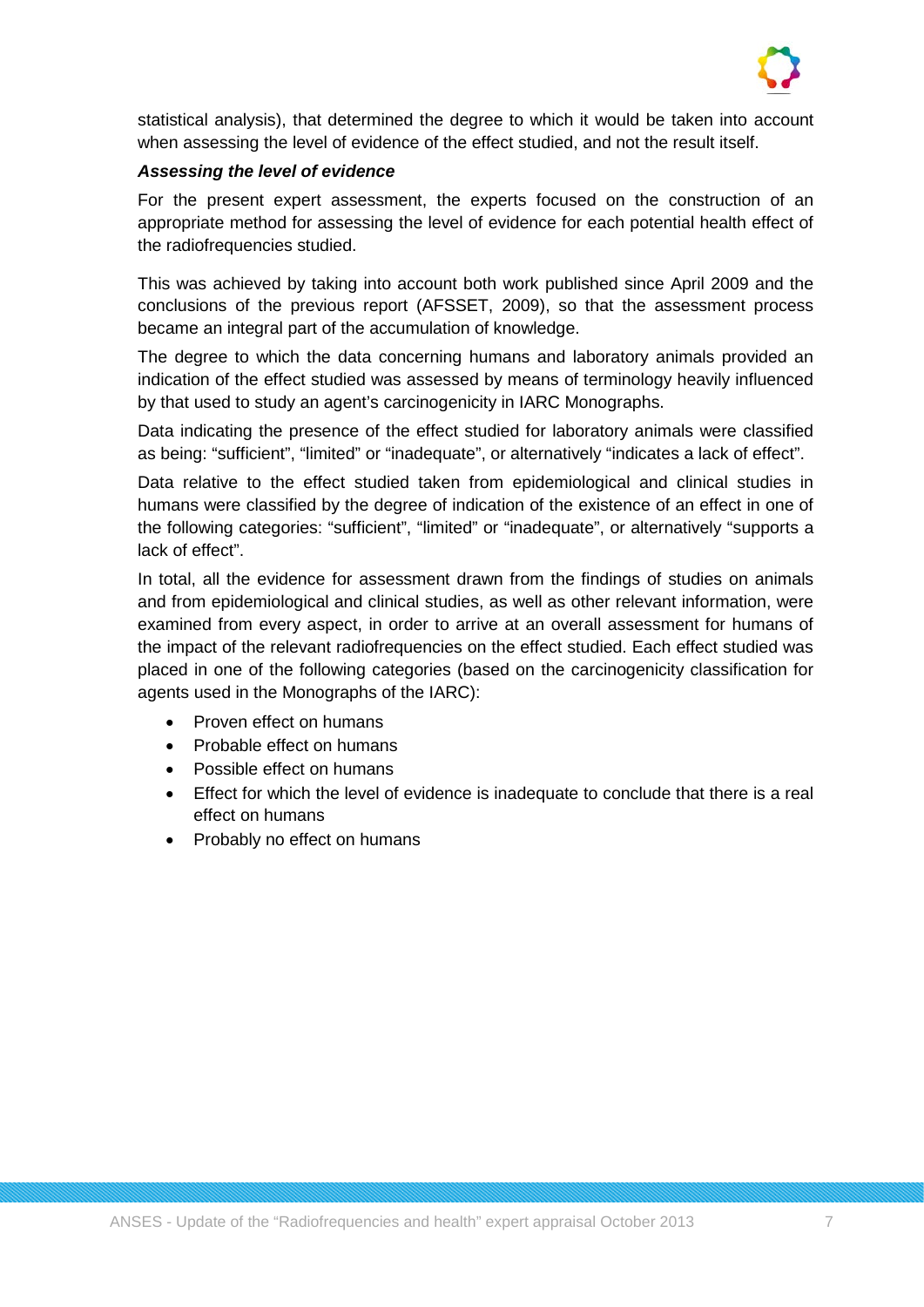

|                                                                     |                   | Sufficient                      | Limited | Inadequate                         | Lack of effect                     |
|---------------------------------------------------------------------|-------------------|---------------------------------|---------|------------------------------------|------------------------------------|
| Evidence for the<br>existence of the<br>effect studied in<br>humans | Sufficient        |                                 |         | Proven effect on humans            |                                    |
|                                                                     | Limited           | Probable<br>effect on<br>humans |         | Possible effect on humans          |                                    |
|                                                                     | Inadequate        | Possible<br>effect on<br>humans |         | Level of evidence<br>inadequate to |                                    |
|                                                                     | Lack of<br>effect |                                 |         | conclude on an<br>effect           | Probably no<br>effect on<br>humans |

## *Evidence for the existence of the effect studied in models*

Figure 1: Assessment of the level of evidence for a given effect depending on the evidence in favour of the existence of an effect on humans and animals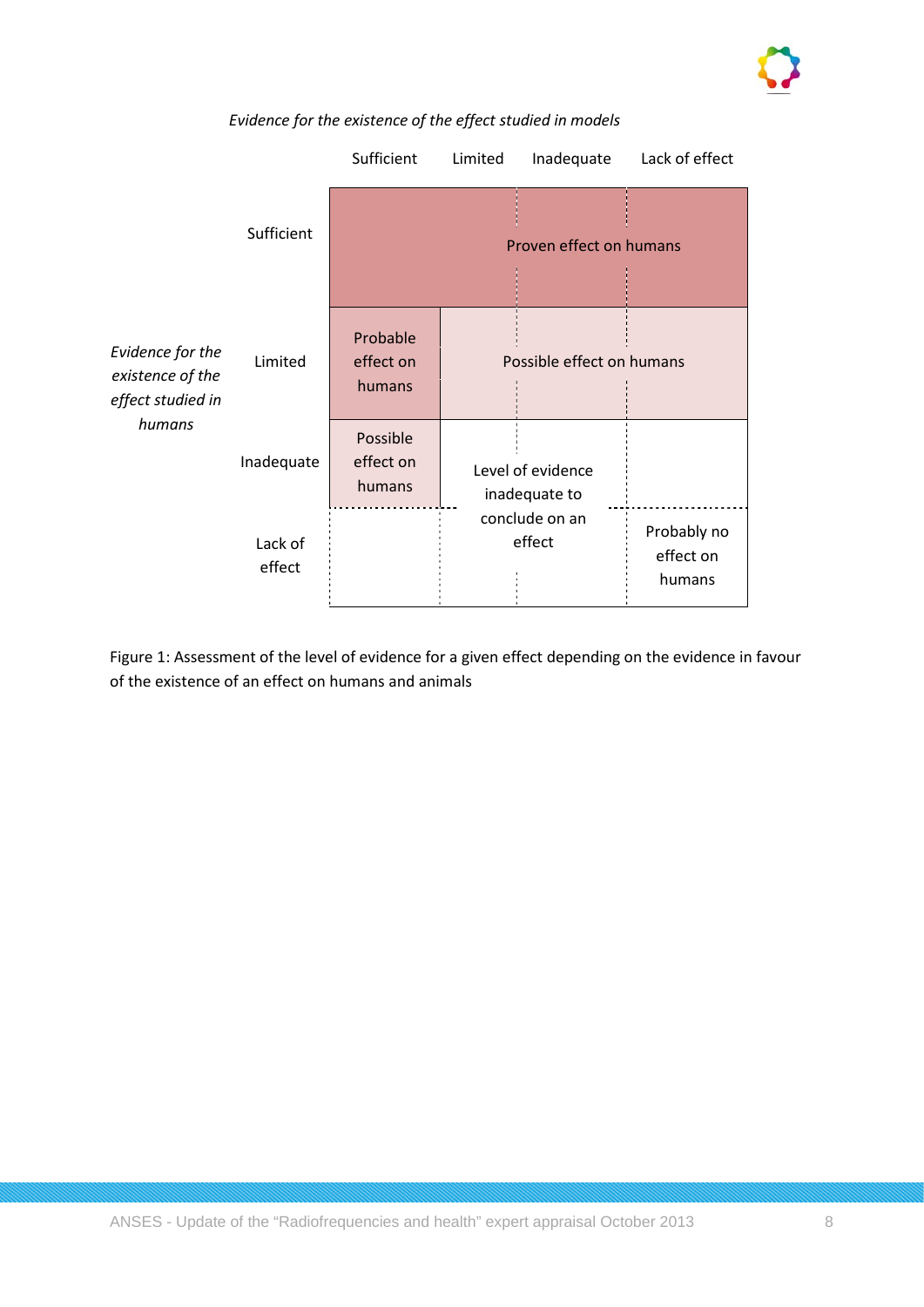

## **3. What are the principal sources of exposure to radio emissions?**

Radiofrequencies fall within a particular waveband of non-ionising electromagnetic fields. They cover the frequencies between 8.3 kHz and 300 GHz. They are used for radio and television broadcasting, but also for the burgeoning new communication technologies such as mobile telephony (2G, 3G and now 4G), Wi-Fi, Bluetooth and  $RFID<sup>5</sup>$  $RFID<sup>5</sup>$  $RFID<sup>5</sup>$  applications. The development of these new technologies is likely to increase the exposure of the general population (via new fixed transmitters, or relay antennas) and users (via new mobile devices or by creating new behaviour patterns).

## **Calculating exposure levels and regulatory limit values**

The legal framework for exposure levels is designed to limit the absorption of electromagnetic energy, which can raise temperatures in the tissues of the human body. This framework, created by the International Commission on Non-Ionizing Radiation Protection (ICNIRP), involves two types of limit values:

- Concerning "environmental" exposure, from distant sources (mostly television, radio and mobile telephony antennas, Wi-Fi hotspots, etc.), exposure is measured in terms of the intensity of the electric and/or magnetic field induced by the different sources at a given spot. It depends on the power of the surrounding antennas (in Watts) and the distance involved. The value of the electric field is expressed in volts per metre (V/m). The regulations stipulate that the intensity of the electric field resulting from the installation of antennas should not exceed a reference level, established between 28 and 61 V/m, depending on the technologies (FM radio, TV, 2G, 3G or 4G). Measurements taken in France by the COMOP Operational Committee and later by the COPIC Steering Committee show that environmental exposure is well below these limits, in most cases falling between 0.3 and 2 V/m.
- Concerning the exposure of mobile phone users, measurements of exposure must take account of the very close proximity of the emitting device to a part of the human body, with highly localised effects. Exposure is measured in terms of the Specific Absorption Rate (SAR), which reflects the quantity of energy that human tissues can absorb when close to the device. It is measured in Watts per kilogramme of human tissue (W/kg).

The SAR must be displayed systematically on every mobile phone so that consumers can check it before purchase. It must not exceed 2W/kg for the head.

## **The impact of constantly developing technologies**

<span id="page-9-0"></span> <sup>5</sup> Radio-frequency Identification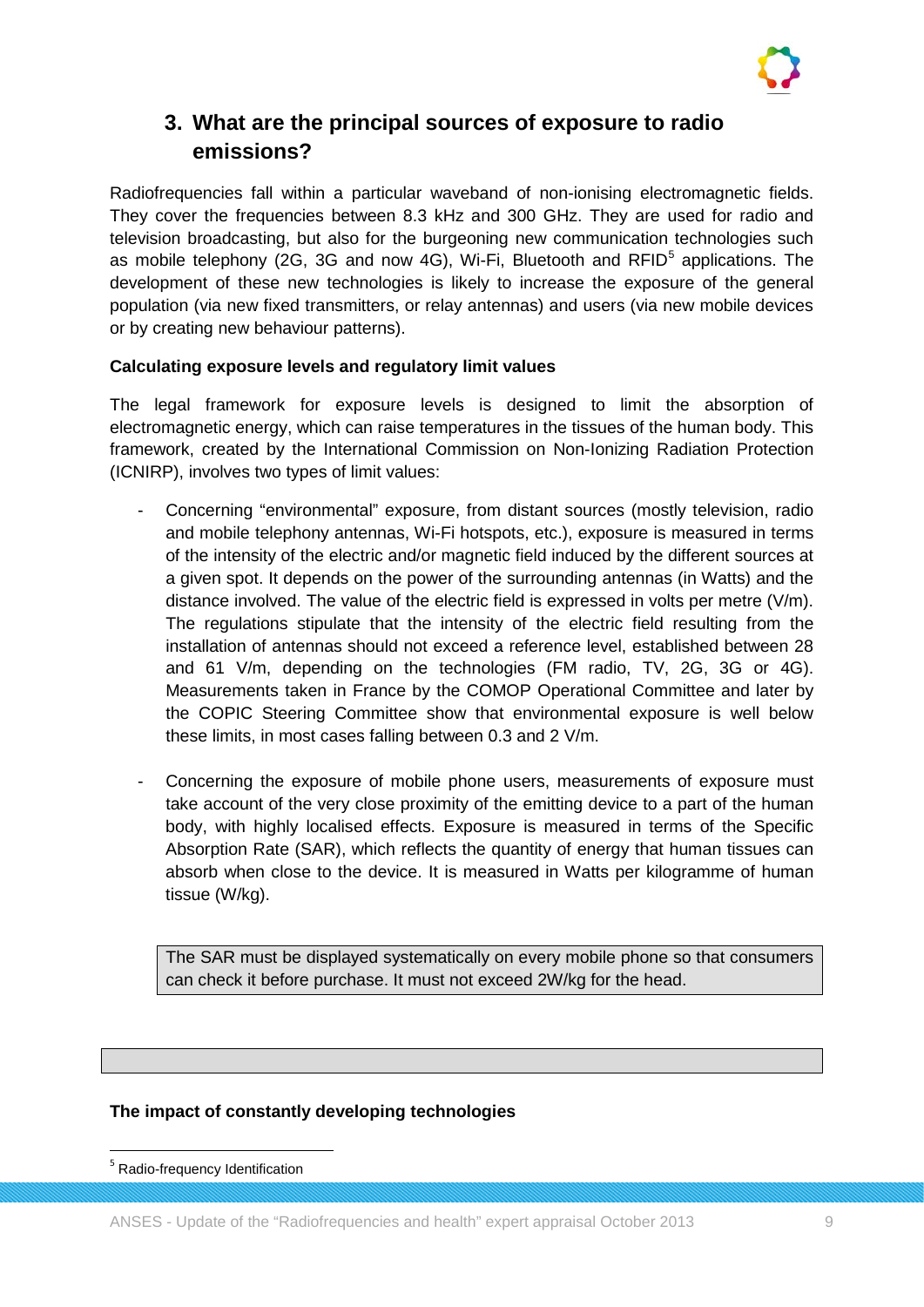

A study published by Ericsson in June 2012 entitled "Traffic and Market Report" forecasts that Internet traffic on mobile phone networks will increase by a factor of 15 worldwide between 2011 and 2017. It states that "voice" traffic is expected to account for less than 5% of total traffic on mobile networks in 2017.

After the deployment of 2G, followed by 3G, 4G is now arriving on the market with the allocation of wavebands around 800 MHz and 2.6 GHz. Other wavebands will be allocated. 4G requires the implementation of a new technology, known as "LTE", which is an upgrade of the UMTS standard used for 3G.

With improved signal processing, 4G is capable of considerably increasing the transmitted data rate compared to 3G. The appearance of 4G, in addition to 2G and 3G, will lead to an increase in exposure. However, it is difficult to predict with any accuracy the impact of these developments on the exposure of the general or working populations.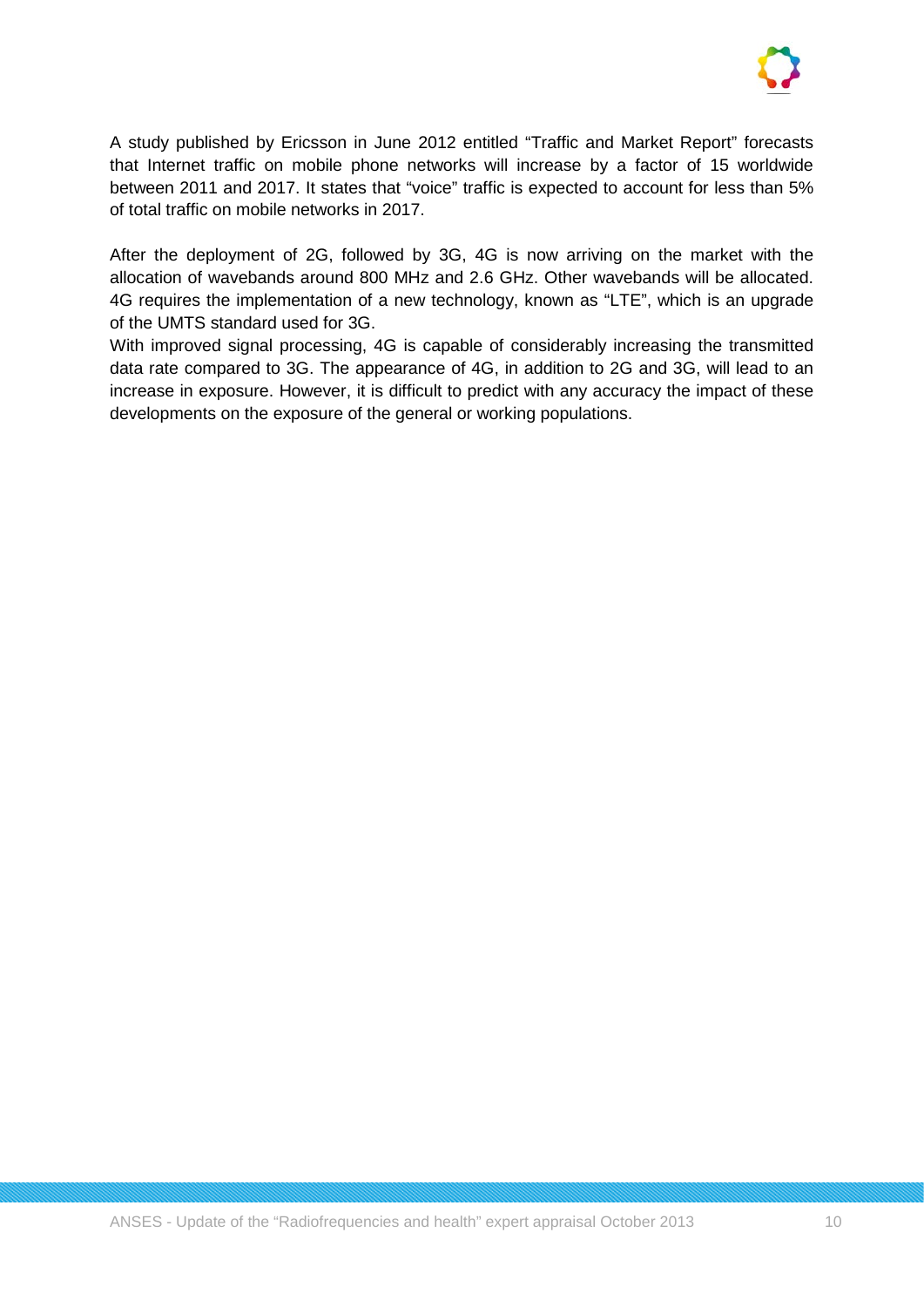

## **4. Exposure measurement data (terminals, the indoor and outdoor environment)**

## *Sources of radiofrequencies*

The following table shows the typical emitted powers of certain sources of radiofrequency transmissions with the corresponding exposure.

| Sources near the body         |                                     | Distant sources (in the environment) |                                        |                                |                                            |
|-------------------------------|-------------------------------------|--------------------------------------|----------------------------------------|--------------------------------|--------------------------------------------|
| <b>Application</b>            | <b>Power emitted</b>                | <b>Exposure</b><br>(SAR)             | <b>Application</b>                     | <b>Power</b><br>emitted        | <b>Exposure</b><br>(electromagnetic field) |
| Mobile<br>telephone           | 2 W max                             | < 2 W/kg                             | Radar                                  | Up to several<br>million Watts | Extremely high at 5 m                      |
| Walkie-Talkie                 | $0.5 W$ max                         | << 2 W/kg                            | AM radio<br>transmitter                | 1,000,000 W                    | Extremely high at 5 m                      |
| <b>DECT</b> cordless<br>phone | $0.25$ W max                        | < 0.1 W/kg                           | Television<br>transmitter              | Up to<br>780,000 W             | Very high at 5 m                           |
| <b>RFID</b>                   | Between<br>$0.01$ W and 2 W<br>max  | << 2 W/kg                            | FM radio<br>transmitter                | Up to<br>300,000 W             | Very high at 5 m                           |
| Wi-Fi                         | $0.1 W$ max                         | < 0.2 W/kg                           | Mobile phone<br>antenna <sup>(1)</sup> | Up to 40 $W^{(2)}$             | Low (at 5 m: $E < \approx$<br>10 V/m       |
| Baby monitor                  | Typically<br>$0.01 W^{(4)}$         | < 0.1 W/kg                           | WiMax                                  | Up to 30 $W^{(3)}$             | Low (at 5 m: $E < \infty$<br>10 V/m        |
| Bluetooth                     | Between 0.001<br>and 0.025 W<br>max | < 0.01 W/kg                          | Wi-Fi                                  | Up to 1 W                      | Very low (at 5 m: E <<br>0.1 V/m           |

- (1) The power emitted can be higher in LTE.
- (2) Up to 2 kW (63 dBm) if antenna gain is taken into account.
- (3) Without taking antenna gain into account.
- (4) Can be higher depending on the new technologies used.

#### *Indoor sources*

The following diagram gives examples of exposure to radiofrequencies inside the home. The values given correspond to measurements made on everyday devices and in realistic use configurations.

The diagram shows sources from radiocommunication systems such as Wi-Fi (computer and ADSL modem) and cordless phones (DECT), as well as involuntary sources such as compact fluorescent lamps and induction cookers, which emit at the beginning of the radiofrequency spectrum (from a few tens of kiloHertz to a few tens of megaHertz) and microwave ovens which emit at 2.4 GHz.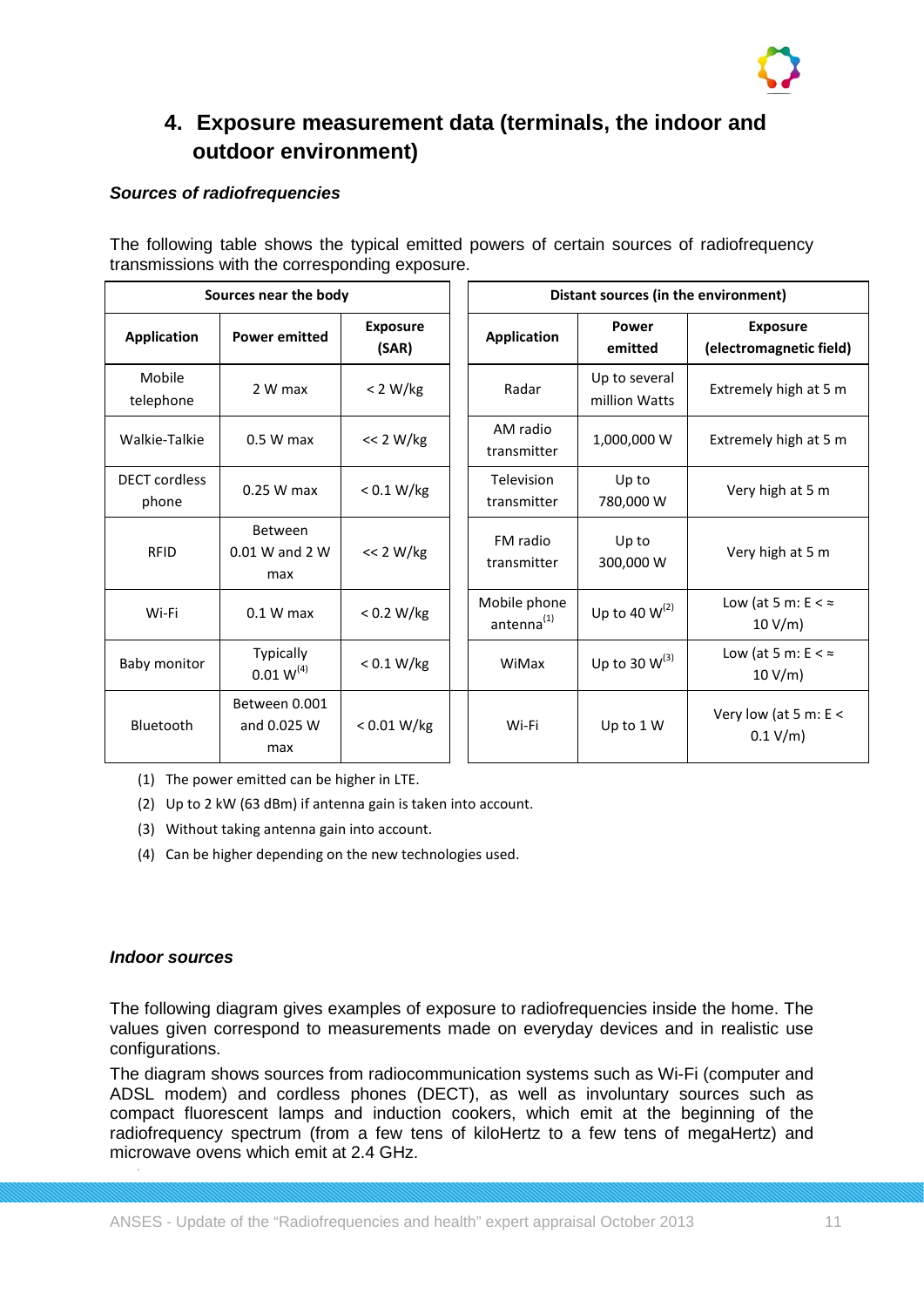

*SAR of mobile phones and tablet computers* **Results of SAR measurements for different smartphones**

| Results of SAR ineasurements for university smartphones |                                                            |  |  |  |  |  |
|---------------------------------------------------------|------------------------------------------------------------|--|--|--|--|--|
| $\Delta$ R value in $\Delta t/K\sigma$                  | $0.20 < \text{SAR} > 0.50$ 0.50 $<$ 0.50 $<$ 0.80 $<$ 0.80 |  |  |  |  |  |

| SAR value in W/Kg                                       | $0.20 \leq SAR < 0.50$ | $0.50 \leq SAR < 0.80$ | $0.80 \leq SAR$ |
|---------------------------------------------------------|------------------------|------------------------|-----------------|
| Smartphones using the Android<br>operating system       | 11 devices             | 8 devices              | 9 devices       |
| Smartphones using the iOS operating<br>system (Apple)   |                        |                        | 5 devices       |
| Smartphones using the BlackBerry<br>operating system    |                        |                        | 10 devices      |
| Smartphones using the Windows<br>Phone operating system | 3 devices              | 4 devices              | 4 devices       |

*Source: [http://www.experip.com](http://www.experip.com/)*

#### **Results of SAR measurements for different tablet computers**

| SAR value in W/Kg | $0.20 \leq SAR < 0.50$ | $0.50 \leq SAR < 0.80$ | $0.80 \leq SAR$ |
|-------------------|------------------------|------------------------|-----------------|
| Tablet            | 1 tablet               | 1 tablet               | 8 tablets       |

*Source: [http://www.experip.com](http://www.experip.com/)*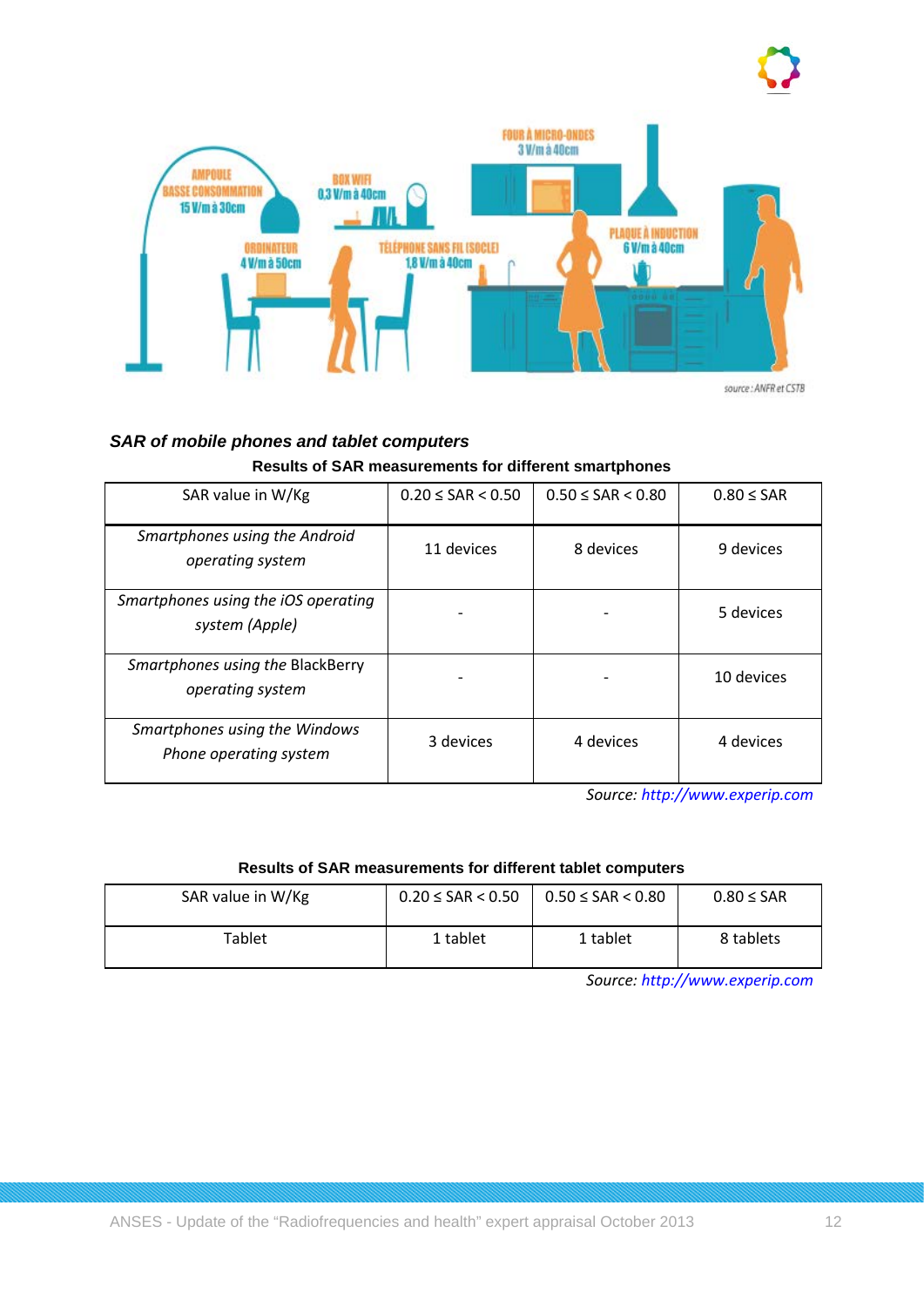## **5. ANSES's recommendations**

## **Concerning studies and research**

The Agency highlights the specific funding of the study of the potential effects of radiofrequencies on health in France through the National Plan for Research on Environmental and Occupational Health (PNR-EST) coordinated by ANSES. A special call for research projects makes it possible to fund structural projects on an annual basis in the context of expert assessments supported by ANSES's Working Group on Radiofrequencies and health

In addition to the projects underway within this framework, ANSES issues certain complementary research recommendations.

Thus, considering the methodological shortcomings in the characterisation of exposure or in the experimental protocols observed in many of the studies, the Agency recommends initiating a debate with a view to drawing up methodology guidelines for carrying out experimental studies on the potential effects of radiofrequencies, based on the experience of the many reports of expert appraisals published in different countries.

Considering the constant progress in wireless communications technologies, the Agency recommends stepping up studies of the effects of electromagnetic fields on living things in those wavebands that have not been extensively studied to date, especially those above 6 GHz, potentially associated with emerging uses concerning "smart objects".

Considering the continuing uncertainties in the results of research into the possible long-term health effects of radiofrequencies, the Agency adopts the recommendations of the Working Group to:

- facilitate the access of research teams to data held by mobile telephony operators, to improve the characterisation of the exposure of humans and, more generally, to be able to quantify the actual exposure of populations as precisely as possible in epidemiological studies;
- undertake new studies and continue those currently underway on the possible longterm effects of exposure to radiofrequencies, especially regarding mobile telephony;
- encourage large-scale cohort studies in the general population, international if possible, collecting validated data on exposure in order to study the possible longterm effects of radiofrequencies;
- monitor trends in pathologies over time and investigate aggregated spatial and temporal data using data from validated registers (such as cancer registers).

Furthermore, the Agency recommends reinforcing identification of population groups potentially more susceptible to electromagnetic fields generated by radiofrequencies (children, pregnant women, etc.), as well as extending our knowledge of the effects of exposure on these groups.

Considering the substantial disparity between the results of research carried out to explore the biological and health effects of radiofrequencies (regarding experimental models, systems and levels of exposure, types of signals used, etc.), the Agency recommends encouraging a consistent approach for studies to be carried out, via international discussions for defining major avenues for coordinated research, taking into account confirmed knowledge, current uncertainties and remaining gaps in knowledge.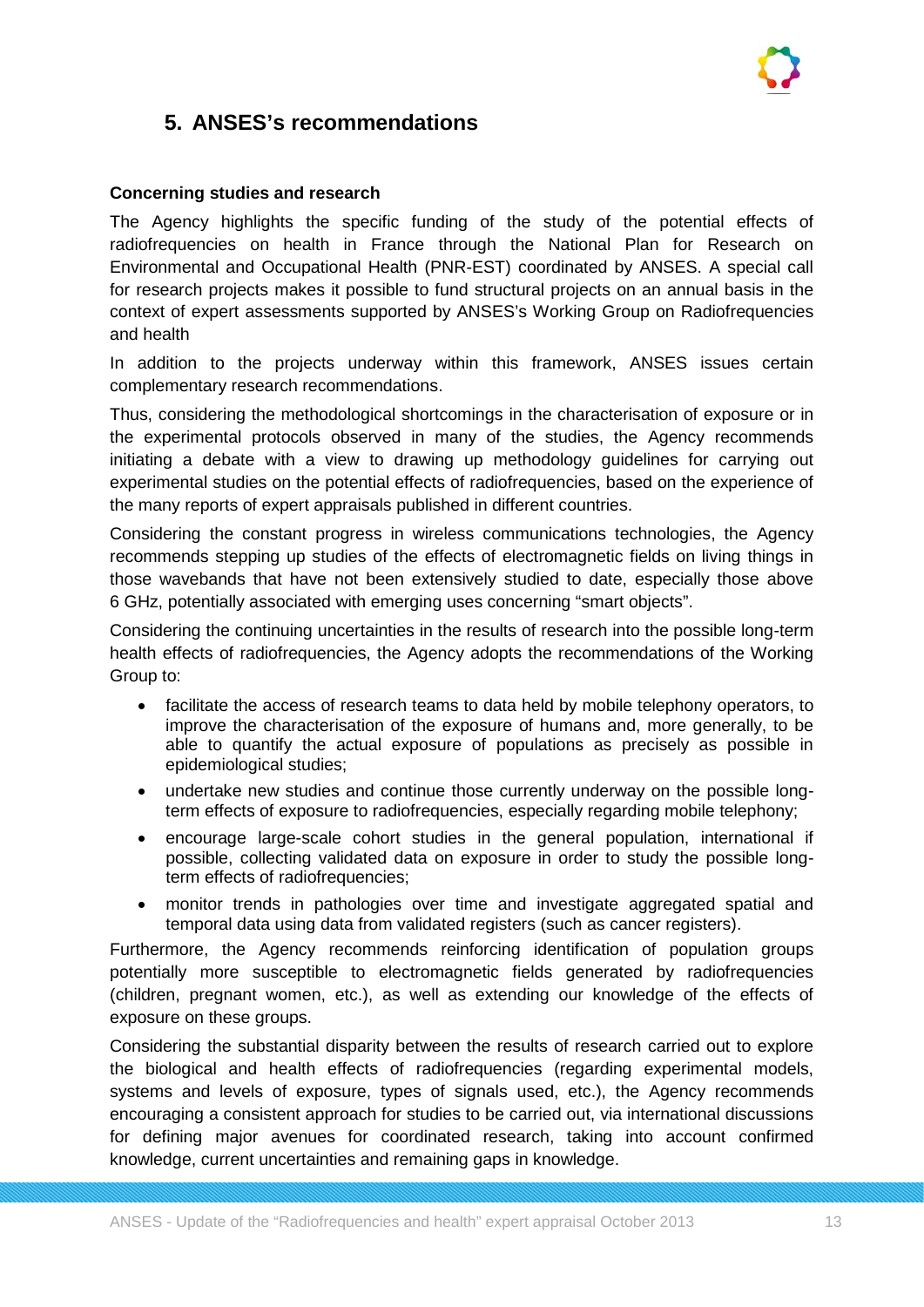

## **Regarding the characterisation of exposures**

Considering the complex and rapidly changing nature of the electromagnetic environment, and also the substantial work carried out recently by the COPIC, the Agency recommends:

- continuing to improve the characterisation of public exposure to various sources of surrounding electromagnetic fields, especially for the purpose of monitoring any changes over time, in the indoor and outdoor environment;
- undertaking work comparing a spatial description of the levels of electromagnetic fields with the geographical distribution of the population, with a view to providing an initial characterisation of residential exposure.

#### **Regarding information and control**

Considering that:

- Decree No. 2002-775 of 3 May 2002 on "exposure limits for the general public to electromagnetic fields emitted by equipment used in telecommunication networks or by radioelectric facilities" does not concern radiation emitted by other sources of electromagnetic fields to which the general public may be exposed;
- the Decree is based in particular on Recommendation 1999/519/ $EC<sup>6</sup>$  $EC<sup>6</sup>$  $EC<sup>6</sup>$  by the Council of the European Union of 12 July 1999 on the limitation of exposure of the general public to electromagnetic fields (0 Hz to 300 GHz);
- the aforementioned Recommendation 1999/519/EC by the Council of the European Union specifies that:
	- o (7) Actions on limiting the exposure of the general public to electromagnetic fields should be balanced with the other health, safety and security benefits that devices emitting electromagnetic fields bring to the quality of life, in such areas as telecommunications, energy and public security;
	- o (11) Such basic restrictions and reference levels should apply to all radiations emitted by electromagnetic fields with the exception of optical radiation and ionising radiation […];
	- o (19) The Member States should take note of progress made in scientific knowledge and technology with respect to non-ionising radiation protection, taking into account the aspect of precaution, and should provide for regular scrutiny and review with an assessment being made at regular intervals in the light of guidance issued by competent international organisations, such as the International Commission on Non-Ionising Radiation Protection;
- regulatory obligations for displaying the SAR (Decree No. 2010-1207 dated 12 October 2010) only concern mobile telephones intended for use in networks open to the public;

ANSES recommends, without prejudice to the need to respect reference values in force concerning electromagnetic compatibility, that:

• current regulations concerning exposure of the general population to electromagnetic fields emitted by equipment used in telecommunications networks or by radioelectric installations (Decree No. 2002-775 of 3 May 2002) be extended to cover other artificial sources of emissions of radiofrequency radiation for which compliance with exposure limit values cannot be established *a priori*;

<span id="page-14-0"></span> $6$  1999/519/EC: Council Recommendation, of 12 July 1999, on the limitation of exposure of the general public to electromagnetic fields (0 Hz to 300 GHz), *Official Journal No. L 199 of 30/07/1999 p. 0059 – 0070*.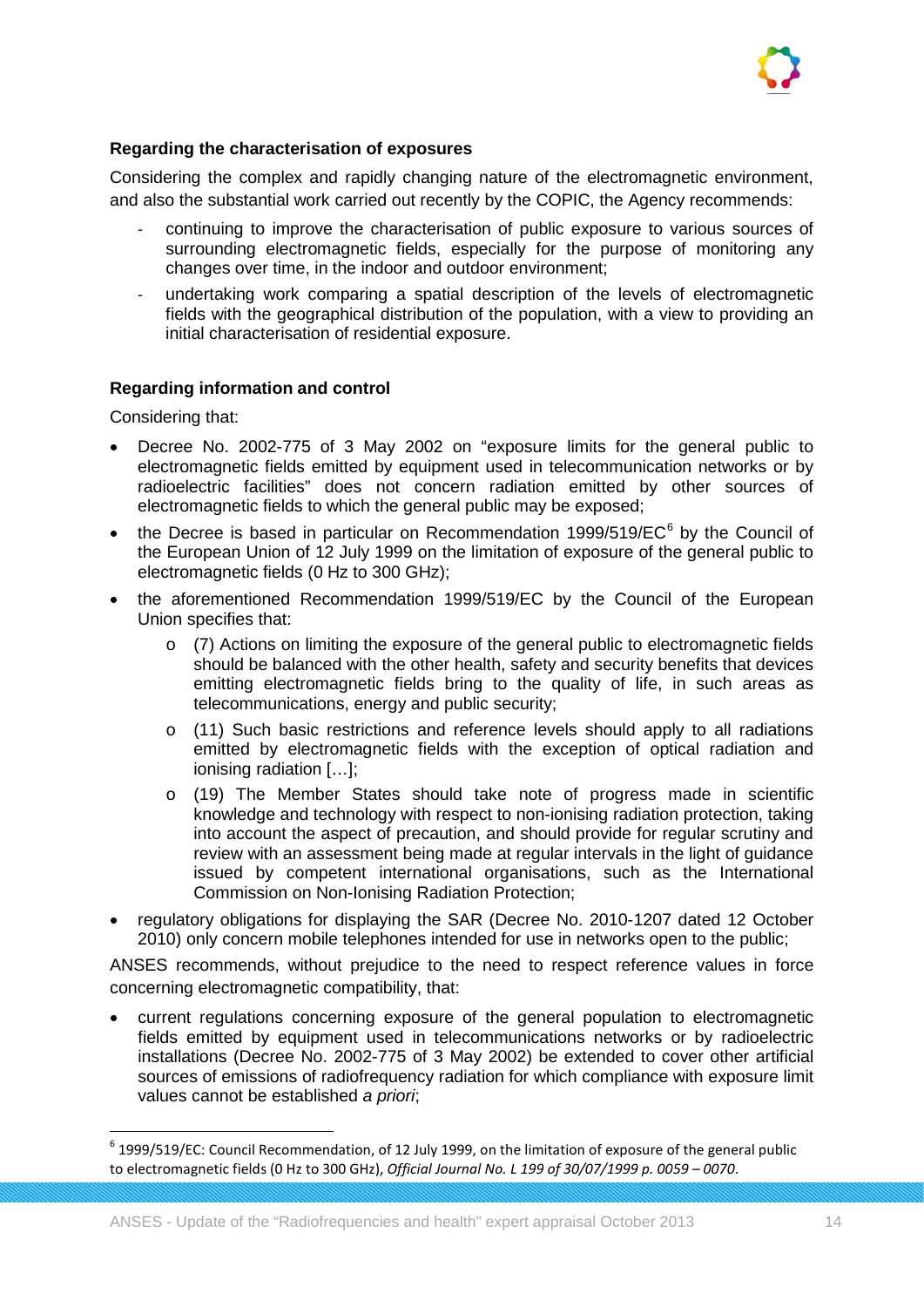

• devices emitting electromagnetic fields intended for use near the body (DECT telephones, tablet computers, baby monitors, etc.) display the maximum level of exposure generated (SAR, for example), as is already the case for mobile phones.

## **Regarding control of exposure levels**

Considering the current or future deployment of new mobile communication technologies (LTE, 4G, etc.), in parallel with the existing services, and the uncertainties concerning the long-term effects of exposure to radiofrequencies, the Agency emphasises the need for these technological developments to go hand in hand with control of personal exposure (whether exposure is environmental or related to terminals).

ANSES recommends:

- reducing the exposure of children by encouraging only moderate use of mobile phones, ideally with hands-free kits and mobile terminals with the lowest SAR values;
- carrying out an in-depth study of the consequences of possibly multiplying the number of relay antennas in order to reduce levels of personal environmental exposure to radiofrequencies emitted by mobile phones;
- that the development of new network infrastructures be subject to prior studies concerning the characterisation of exposures, taking into account the accumulation of existing levels with those that would be generated by new installations, in order to favour concerted discussion regarding new installations or modifications of transmitters;
- documenting the conditions pertaining at those existing installations causing the highest exposure of the public and investigating in what measure these exposures can be reduced by technical means.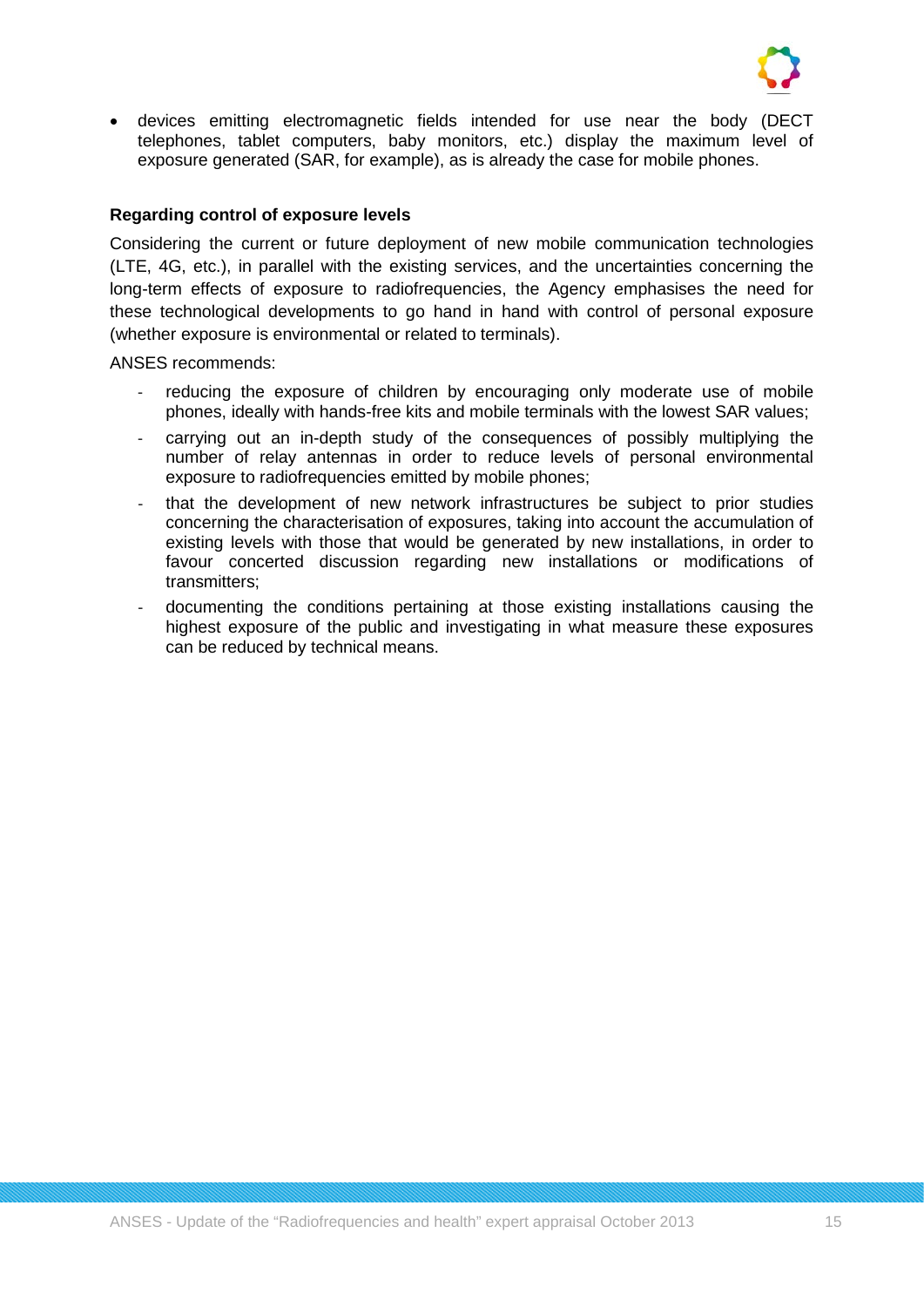

## **6. Electromagnetic fields: a comprehensive scheme for expert appraisal and research at ANSES**

Bluetooth, Wi-Fi, RFID, mobile telephony, etc. are all examples of radiofrequency technologies that have seen strong growth in the past 20 years. As a result, the sources of electromagnetic fields in our environment are constantly increasing. This has raised concern over the last few years, in France and abroad, about the possible health and environmental effects of these fields. There are constant scientific and political developments in this area, as well as intense media coverage.

The Agency has conducted expert appraisal activities in almost all areas involving the ionising electromagnetic spectrum, from extremely low frequencies to millimetre waves. As a result it has published several Opinions and Reports on this subject, as well as a special report on Radio Frequency Identification (RFID) systems:

- Radiofrequencies, mobile telephony and cordless technologies in 2003, 2005 and 2009;
- Compact fluorescent lamps in 2009 and 2013;
- Extremely low frequency electromagnetic fields in 2010;
- Body scanners in 2010 and 2012;
- Radio Frequency Identification (RFID) systems **i**n 2009.

At the same time, new regulatory provisions that were adopted largely as a result of the "*Grenelle 2*" legislation make it possible to increase efforts to study human exposure to electromagnetic fields, both in low frequencies and radiofrequencies.

In order to pursue its scientific monitoring of these technologies and assessment of possible health and environmental risks, ANSES created a permanent Working Group on Radiofrequencies and health in 2011. The expert appraisal activities of the group rely on close liaison with research partners (recommendations for the call for research projects on radiofrequencies), and with stakeholders (reporting of results to the Dialogue Committee on Radiofrequencies and Health). This Working Group carries out regular updating of the expert assessment of the potential risks of radiofrequencies, in collaboration with the Expert Committee (CES) on Physical agents.

In parallel with this permanent working group, the Dialogue Committee on Radiofrequencies and Health, established in 2011, serves as an interface between the representatives of associations, operators and labour unions, and the Agency's scientists, in full accordance with their respective roles. In this way, the questions raised by civil society can provide input for expert appraisal activities, whose results are communicated to the Committee. The participation of the Committee in drawing up the specifications for certain studies is also an innovative approach to dialogue between scientific experts and the public.

With regard to research, the Agency has mobilised specific funding since 2011 on this topic in the context of the National Plan for Research on Environmental and Occupational Health (PNR-EST) which is coordinates. The goal of PNR-EST is to bring research and expert appraisal together as well as, in the case of the "Radiofrequencies and health" topic, to expand the research community. Thus, for the four successive calls for projects